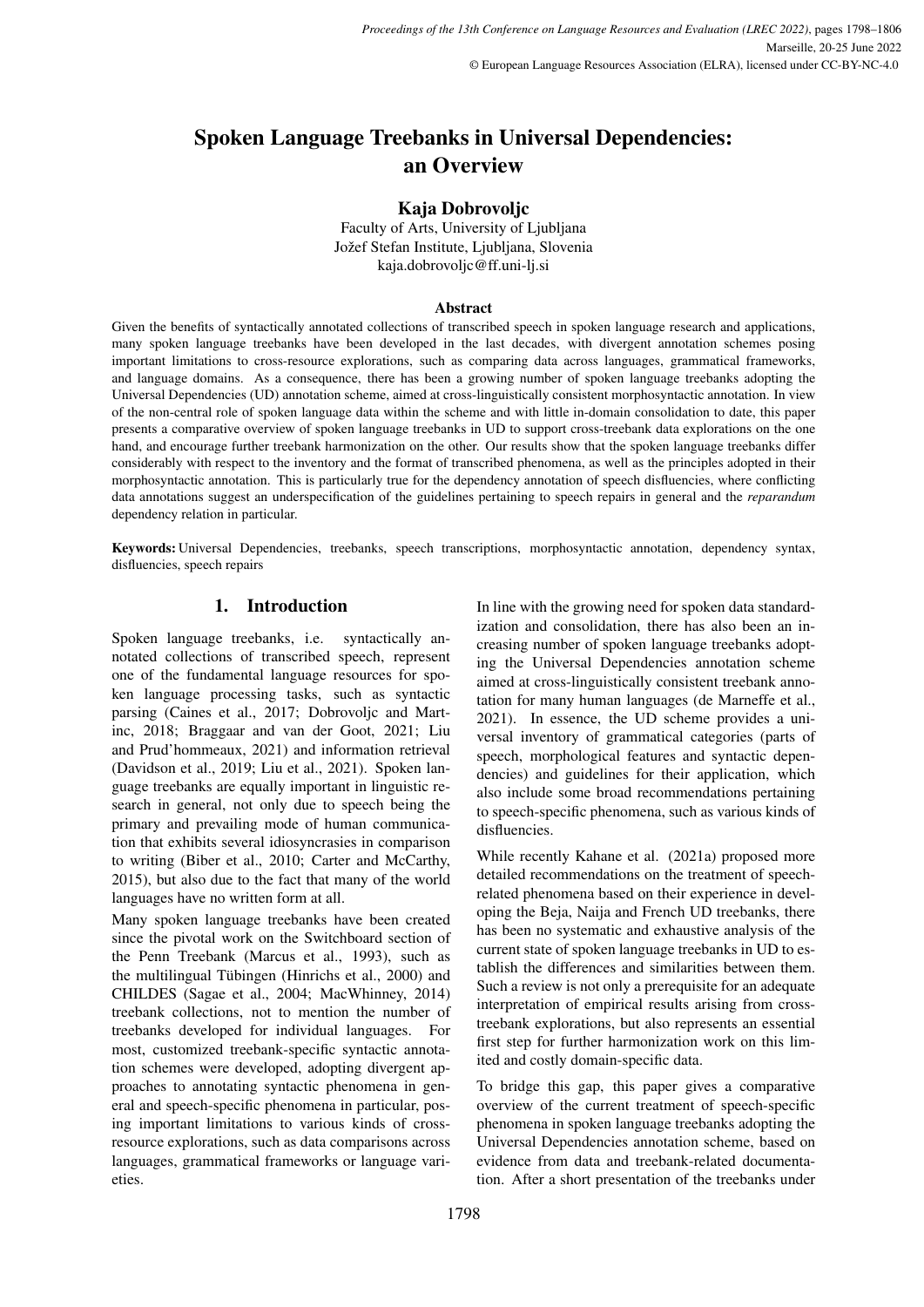| Name                       | Code            | Release | Source    | <b>Tokens</b> | Sents | Avg. length |
|----------------------------|-----------------|---------|-----------|---------------|-------|-------------|
| Beja NSC                   | bej_nsc         | v2.8    | converted | 1,101         | 56    | 19.7        |
| Cantonese HK               | yue_hk          | v2.1    | native    | 13,918        | 1.004 | 13.9        |
| Chinese HK                 | zh hk           | v2.1    | native    | 9,874         | 1.004 | 9.8         |
| Chukchi HSE                | ckt hse         | v2.7    | native    | 5,389         | 1,004 | 5.4         |
| <b>French ParisStories</b> | fr_parisstories | v2.9    | converted | 29,438        | 1,755 | 16.8        |
| French Rhapsodie           | fr_rhapsodie    | v2.2    | converted | 34.437        | 2,837 | 16.8        |
| Frisian-Dutch Fame         | qfn_fame        | v2.8    | native    | 3,729         | 400   | 9.3         |
| Komi-Zyrian IKDP           | kpv_ikdp        | v2.2    | native    | 2,304         | 214   | 10.8        |
| Naija NSC                  | pcm nsc         | v2.2    | converted | 140,729       | 9,242 | 15.2        |
| Norwegian NynorskLIA       | no_nynorsklia   | v2.1    | converted | 55.410        | 5,250 | 10.6        |
| Slovenian SST              | sl sst          | v1.3    | native    | 29,488        | 3,188 | 9.2         |
| Turkish-German SAGT        | qtd_sagt        | v2.7    | native    | 36,934        | 2.184 | 16.9        |

Table 1: Alphabetical list of spoken language treebanks in UD v2.9.

investigation in Section 2, we discuss the differences and similarities in the treatment of specific speechrelated phenomena, both with respect to spoken language transcriptions (Section 3) and UD morphosyntactic annotations (Section 4), and conclude by some preliminary recommendations on the possible points of convergence in the future (Section 5).

## 2. Spoken Language Treebanks in UD

To date, the UD annotation scheme has been applied to nearly 200 treebanks in over 100 languages. Among 26 UD treebanks containing some amount of spoken data as of UD release v2.9 (Zeman and others, 2021), 12 treebanks consist of spoken language transcriptions only.<sup>1</sup> Listed chronologically by first UD release, these include the Slovenian SST treebank (Dobrovoljc and Nivre, 2016), Norwegian NynorskLIA (Øvrelid et al., 2018), Chinese HK (Leung et al., 2016), Cantonese HK (Wong et al., 2017), Komi-Zyrian IKDP (Partanen et al., 2018), Naija NSC (Caron et al., 2019), French Rhapsodie and French Paris-Stories (Kahane et al., 2021a), Chukchi HSE (Tyers and Mishchenkova, 2020), the code switching Turkish-German SAGT (Çetinoğlu and Çagri Çöltekin, 2019) and Frisian-Dutch Fame (Braggaar and van der Goot, 2021) treebanks, as well as the recently added Beja NSC treebank (Kahane et al., 2021b). For low-resource languages, such as Beja, Cantonese, Chukchi, Frisian

and Naija, these are also the only UD treebanks available.

As can be seen in Table 1, UD treebanks for spoken language vary in size,<sup>2</sup> with the majority being much smaller than the average (text-based) UD treebank, which is expected given the costly nature of their creation. In terms of dependency relation annotation, all spoken language treebanks were annotated manually, either in UD (native annotation) or an alternative annotation scheme, such as SUD (Gerdes et al., 2018), from which the Beja NSC, Naija NSC and both French spoken language treebanks have been converted.

# 3. Comparison of Speech Transcriptions

Given that the representation of speech in written form depends on a multitude of factors, there is no standardized convention on which aspects of spoken communication should be transcribed and in what way (Dittmar, 2012). This is also evident when comparing spoken language treebanks in UD, as the inventory of transcribed phenomena and their formal representation in the standardized CONLL-U format varies considerably:<sup>3</sup> from extensive coverage of all audible phenomena with minimum additional interventions, to various kinds of transcription editing to make speech look more like writing.

<sup>&</sup>lt;sup>1</sup>The 14 UD v2.9 treebanks with mixed written and spoken data include Danish DDT, English LinES, English GUM, Greek GDT, Khunsari AHA, Latvian LVTB, Nayini AHA, Persian Seraji, Polish LFG, Scottish Gaelich ARCOSG, Skolt Sami Giellagas, Soi AHA, South Levantine Arabic MADAR and Swedish LinES. However, due to limited documentation on the integration and annotation of speech-specific phenomena in these treebanks, we limit our analysis on spoken language treebanks only. In addition to the treebanks distributed within the official UD data release, English treebanks with modified versions of the UD scheme have also been developed in related work on spoken language parsing (Liu and Prud'hommeaux, 2021; Davidson et al., 2019).

 $2$ Token and sentence counts in Table 1 follow the official UD 2.9 statistics and nomenclature, according to which tokens (very roughly) correspond to orthographic tokens including punctuation. For treebanks that deviate from the general UD tokenization principles, such as the Beja NSC morph-based treebank (Kahane et al., 2021b), specific calculations should be made.

<sup>&</sup>lt;sup>3</sup>In CONLL-U, UD annotations are encoded as tab-separated text files with predetermined columns for specific annotation levels (https: //universaldependencies.org/format.html). However, the format allows treebank creators to add unrestricted additional annotations both on sentence level (as part of the comment lines starting with #) and token level (as part of the final MISC column).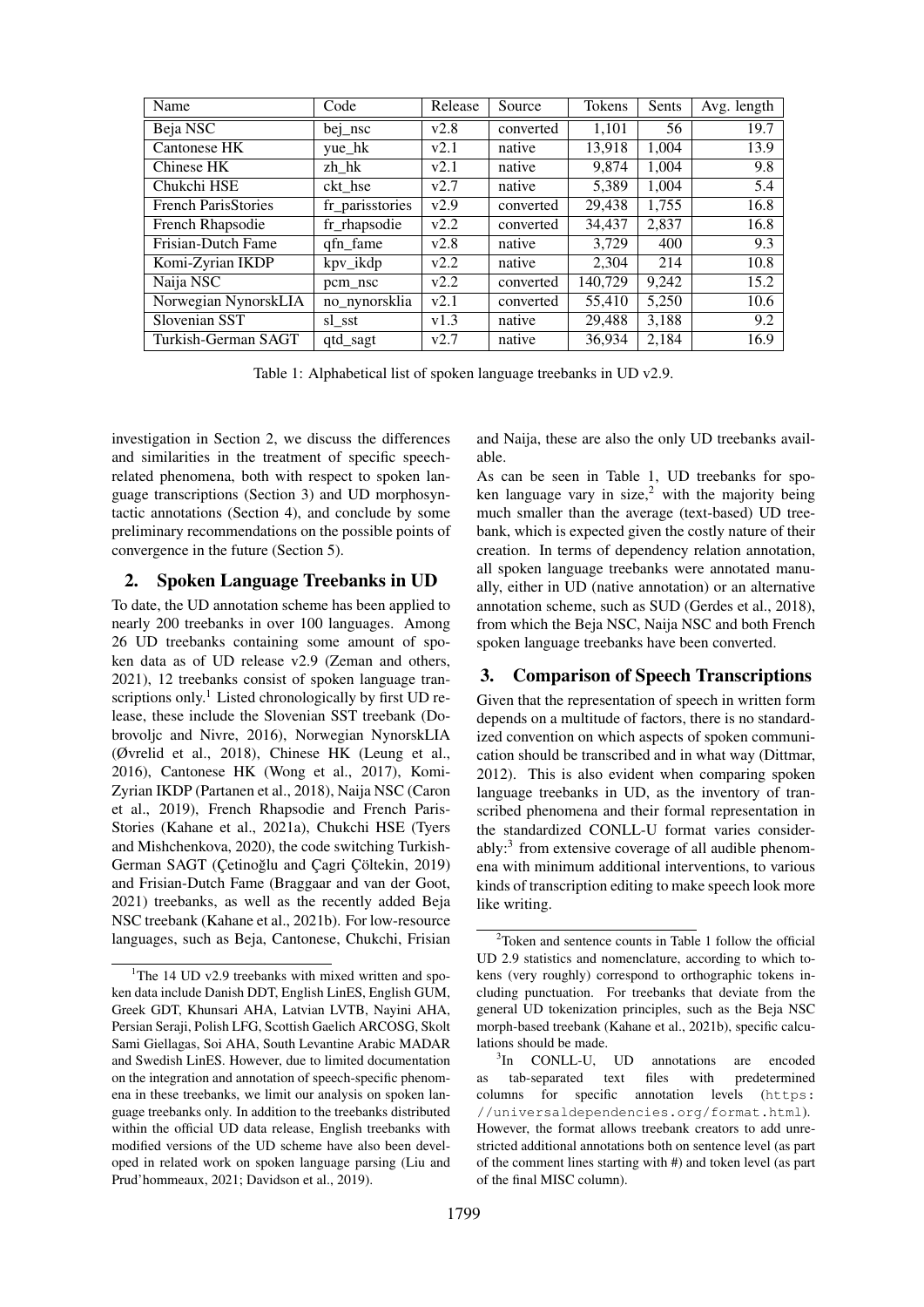|                      | Beja NSC | HK<br>Cantonese | HK<br>Chinese | Chukchi HSE | French ParisStories | French Rhapsodie | Frisian-Dutch Fame | Komi-Zyrian IKDP | Naija NSC | Norwegian NynorskLIA | 1S<br>S<br>Slovenian | Turksih German SAGT |
|----------------------|----------|-----------------|---------------|-------------|---------------------|------------------|--------------------|------------------|-----------|----------------------|----------------------|---------------------|
| Sound file ID        | yes      | no              | no            | yes         | yes                 | no               | no                 | no               | yes       | no                   | no                   | no                  |
| Text-sound alignment | yes      | no              | no            | yes         | no                  | no               | no                 | no               | yes       | no                   | no                   | no                  |
| Speaker ID           | no       | no              | no            | no          | yes                 | yes              | yes                | no               | yes       | yes                  | no                   | no                  |
| Language variety     | no       | no              | no            | no          | no                  | no               | yes                | yes              | no        | yes                  | no                   | yes                 |
| Standard orthography | no       | no              | yes           | yes         | yes                 | yes              | yes                | no               | no        | yes                  | yes                  | yes                 |
| Capitalization       | no       | no              | no            | yes         | no                  | no               | no                 | yes              | no        | no                   | no                   | yes                 |
| Pronunciation        | yes      | no              | no            | yes         | no                  | no               | no                 | no               | no        | no                   | yes                  | no                  |
| Speaker overlap      | no       | no              | no            | no          | no                  | yes              | no                 | no               | no        | no                   | yes                  | no                  |
| Final punctuation    | yes      | yes             | yes           | yes         | yes                 | yes              | no                 | yes              | yes       | yes                  | no                   | yes                 |
| Other punctuation    | yes      | yes             | yes           | no          | yes                 | yes              | no                 | yes              | yes       | yes                  | no                   | yes                 |
| Incomplete words     | no       | no              | no            | yes         | yes                 | yes              | no                 | no               | yes       | yes                  | yes                  | yes                 |
| Fillers              | no       | no              | no            | no          | yes                 | yes              | yes                | no               | yes       | yes                  | yes                  | yes                 |
| Silent pauses        | yes      | no              | no            | no          | no                  | no               | no                 | no               | yes       | yes                  | yes                  | no                  |
| Incidents            | no       | no              | no            | no          | no                  | no               | no                 | no               | no        | no                   | yes                  | no                  |

Table 2: Overview of transcription characteristics in spoken UD treebanks. The *no* mark denotes both 'absent' and 'not applicable'.

We give a summarized overview of our findings in Table 2 and discuss the differences and similarities in specific aspects of speech transcription below. While some pertain to spoken data representation only and can thus be considered less relevant for direct grammatical exploration, others have implications for subsequent morphosyntactic analysis (discussed in Section 4) as well.

## 3.1. Speech-Specific Metadata

In addition to the mandatory CONLL-U sentence-level information, such as the unique sentence identifier and the plain surface text, some treebanks include additional speech-related metadata. Information on the location of the original soundfile is provided in the Beja NSC, French ParisStories and Naija NSC treebanks (as # sound\_url), with Beja and Naija treebanks also including information on text-sound alignment in the form of AlignBegin and AlignEnd markers in the MISC column. In contrast, the Chukchi HSE treebank marks the sentence offset in the sound file as part of the # timestamp comment line.

Speaker information is included in the French, Frisian-Dutch (all as # speaker), Naija (as # speaker\_id) and Norwegian (as part of the # dialect comment line) treebanks. In addition to the dialects in the Norwegian NynorskLIA treebank, token-level (MISC) information on language variety is also included in the code-switching Frisian-Dutch Fame and Turkish-German SAGT treebanks (Lang), as well as the Komi-Zyrian IKDP treebank

(OrigLang) in which Russian words are marked.

## 3.2. Orthography

With the exception of treebanks for languages with no codified (Beja, Naija) or no standardized (Cantonese) orthography and the Komi-Zyrian IKDP treebank, which follows speech-specific orthographic conventions, most treebanks use standard (written-like) orthography and spelling. However, with languages using alphabetic writing systems, there is no uniform approach to sentence-initial capitalization: while the Chukchi HSE, Komi-Zyrian IKDP and Turkish-German SAGT use written-like capitalization, the French, Frisian-Dutch Fame, Naija NSC, Norwegian NynorskLIA and Slovenian SST treebanks opt for lowercase transcription of all tokens except for proper names (see, for example, a Frisian-Dutch example in Figure 1).

Most treebanks omit any kind of pronunciationbased transcription, with the exception of phonetic transcriptions in the Beja NSC treebank (# phonetic\_text), phonemic transcriptions in the Chukchi HSE (# text[phon]) treebank, and the pronunciation-based word spelling in the Slovenian SST treebank (word attribute in the MISC column).

#### 3.3. Segmentation

In contrast to written text, where capitalization, punctuation and white spaces act as relatively reliable indicators of sentence boundaries, segmenting speech into sentence-like units (utterances) presents a much more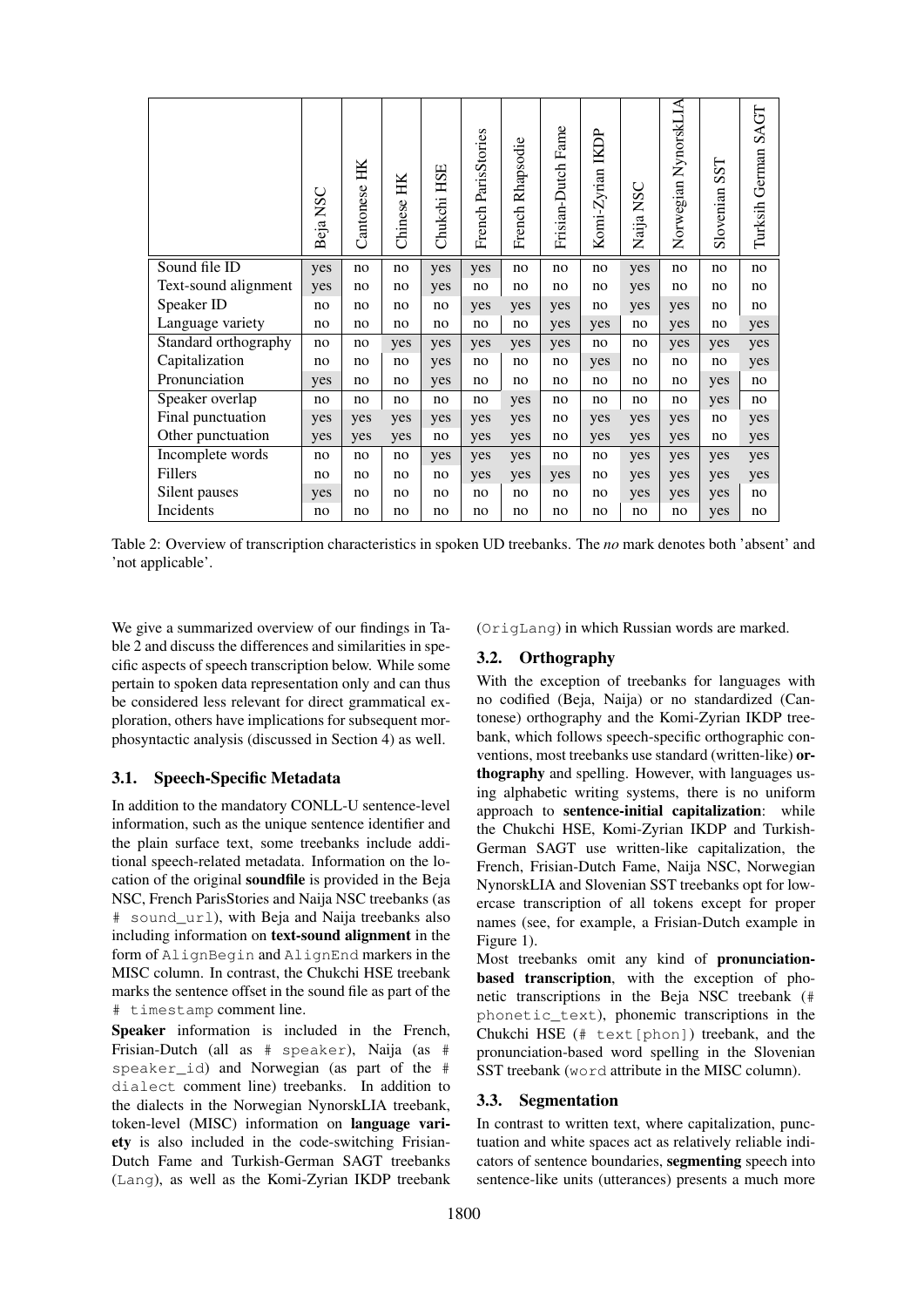challenging task given the complex interaction of syntactic, semantic and prosodic features (Degand and Simon, 2009). Given the documentation of most spoken language treebanks in UD lacks information on the formal criteria adopted in sentence segmentation, it is difficult to make any direct comparisons. However, the average length of sentences with respect to the number of tokens given in Table 1 suggests that potentially different approaches were adopted by individual treebanks, especially if we compare treebanks with similar tokenization, punctuation and genre distribution.

A related phenomena of overlapped speech is explicitly addressed only in the French Rhapsodie treebank (by using the Overlap mark in the MISC column and proposing the AttachTo and Rel features to mark co-constructed trees) and in the Slovenian SST treebank, which uses the  $[\dots]$  token to mark the point where the overlapping speech begins.

#### 3.4. Punctuation

With the exception of the Frisian-Dutch Fame treebank, which does not use any punctuation at all, and the Slovenian SST treebank, which only uses marks for non-declarative sentence intonation, all treebanks include some sort of punctuation symbols, but not in a uniform way. When it comes to sentence-final punctuation, most treebanks use standard punctuation symbols, such as full stops, exclamation (!) and question (?) marks, with the Beja NSC and Naija NSC treebanks employing a more detailed markup for different types of segment-final breaks (e.g. /, //, ?//, &//).

There are even more differing solutions when it comes to sentence-medial punctuation, from treebanks employing a wide range of written-like punctuation, including commas, colons, quotations marks and similar (e.g. Cantonese HK, Chinese HK, Komi-Zyrian IKDP, Turkish-German SAGT) to treebanks with no punctuation inside sentences at all (e.g. Chukchi HSE, Frisian-Dutch Fame, Slovenian SST). Beja NSC, Naija NSC and Norwegian NynorskLIA treebanks also use special punctuation characters, such as /, # or ##, to mark sentence-medial speech breaks (silent pauses).

#### 3.5. Non-Lexical Tokens

While Cantonese HK, Chinese HK and Komi-Zyrian IKDP spoken language treebanks only include word and punctuation tokens (i.e. written-like phenomena), most other treebanks include additional tokens marking other types of uttered phenomena, such as disfluencies in the form of cut-off, incomplete words, usually marked by a special token-final character, such as ~ (French Rhapsodie and ParisStories, Naija NSC), - (Slovenian SST, Norwegian NynorskLIA) or - - (Turkish-German SAGT), and fillers (filled pauses), such as *euh* in French, *e* in Norwegian or *ähm* in Turkish-German. Slovenian SST treebank also features tokens denoting other types of audible incidents, such as laughter and applause, although these seem less relevant for subsequent morphosyntactic analysis.

#### 4. Comparison of UD Annotations

To facilitate consistent annotation of similar constructions across languages, Universal Dependencies annotation scheme provides a universal inventory of 17 part-of-speech categories, 24 morphological features and 37 dependency relations, while allowing languagespecific extensions when necessary. This flexible broad-coverage design makes the scheme easily applicable to a wide range of language domains, including speech, especially given that the universal inventory already includes relations pertaining to the speechfrequent clause-peripheral relations, such as *vocative*, *parataxis*, *discourse* or *reparandum*.

Nevertheless, the official UD guidelines on how to treat language-specific phenomena have been relatively scarce, leading to various interpretations when applying the scheme to actual data. This is also confirmed by our comparison of the differences and similarities in UD annotations for selected speech-related phenomena, presented below. Specifically, we focus on the comparison of dependency labels and part-of-speech tags, with other dimensions of comparison, such as a detailed analysis of head-attachment principles and related (non-)projectivity, left for future work.

## 4.1. Punctuation-like tokens

Annotation of punctuation-like tokens, such as punctuation marks and markers of prosodic breaks (Section 3.4), is quite consistent across treebanks (tokens tagged as *PUNCT* and labeled as *punct*, as illustrated in Figures 2 and 3), with the exception of the Naija NSC treebank that treats punctuation-like tokens as *dep* unspecified dependencies (Figure 9).

#### 4.2. Fillers

In treebanks that include filler words (Section 3.5), these are mostly labeled as *discourse* (Figure 1), with the exception of the Norwegian NynorskLIA and Slovenian SST treebanks that use a special *discourse:filler* extension to distinguish them from other types of discourse particles (Figure 2). The Norwegian NynorskLIA treebank is also the only treebank to tag filler words as *X* (other) rather than interjections (*INTJ*).



*(And, er, I do have Frisian roots, my, er ...)*

Figure 1: Example annotation of filler words in the Frisian-Dutch Fame treebank.

### 4.3. Discourse Particles

Most treebanks comply with the general UD guidelines on labeling interjections and other discourse particles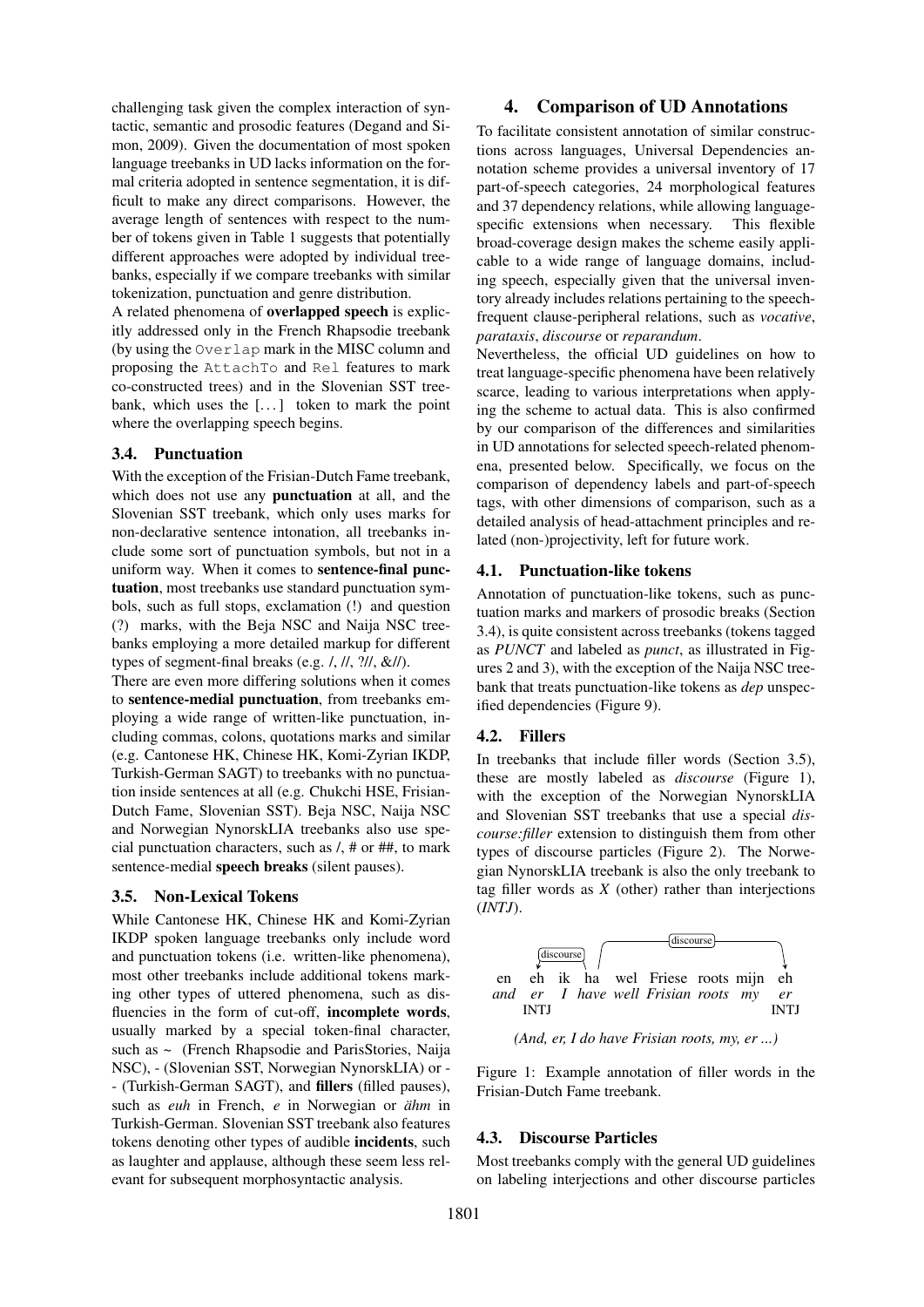

Figure 2: Example annotation of filler words and speech breaks in the Norwegian NynorskLIA treebank.

as *discourse*. However, given that words occurring as discourse particles (e.g. English *so*, *well*, *like*) take on a variety of different syntactic positions and functions, a much more detailed analysis would be required to establish the cross-treebank consistency in their potential delimitation with competing interpretations, such as as conjunctions (*cc*) or adverbial modifiers (*advmod*).



Figure 3: Example annotation of verbal and non-verbal discourse markers in the French ParisStories treebank.

For discourse particles deriving from clauses, in particular, such as *you know* in English, annotation principles differ–while most treebanks do not make any categorybased distinctions for this type of multi-word expressions (see Figure 3 for French ParisStories), the Naija NSC, Slovenian SST and Turkish-German SAGT treebanks introduce a dedicated *parataxis:discourse* extension for distinct annotation of clausal discourse markers (Figure 4).



*(True, they always ordered pizza.)*

Figure 4: Example annotation of verbal discourse markers in the Turkish-German SAGT treebank.

#### 4.4. Speech Repairs

For annotation of disfluencies, in which the speaker corrects part of the intended verbalization (speech repairs),<sup>4</sup> the UD scheme introduces the *reparandum* dependency relation with the repaired unit (reparandum) being dependent on its repair. This relation occurs in all spoken UD treebanks, but in various ways.

Adherence to general UD guidelines on speech repairs can be observed in the Chinese HK, Frisian-Dutch Fame, Turkish-German SAGT and Chukchi HSE treebanks, which use the *reparandum* relation to label repairs of single words, word fragments (Figure 5) and longer sequences of words, with the Cantonese HK and Komi-Zyrian IKDP treebanks also marking the interruption point explicitly (see comma punctuation in Figure 6).



Figure 5: Example annotation of repaired words and word fragments in the Chukchi HSE treebank (FST = false start).



*(But, a lot of languages ... how many languages do you know?)*

Figure 6: Example annotation of repaired phrases in the Komi-Zyrian IKDP treebank.

However, given that speech repairs often involve complex syntactic units, such as abandoned phrases or clauses with possibly shared dependants between the reparandum and repair, some treebanks introduce additional annotation principles related to self-repairing disfluencies.

For example, the Slovenian SST treebank introduces a category-based distinction, according to which repaired units involving predicates are considered as heads of restarted paratactical sentences (see the *parataxis:restart* label in Figure 7) rather than reparandums.

On the other hand, the Norwegian NynorskLIA treebank keeps the right-to-left attachment for all types of repairs, including clauses, however, it introduces a semantic-based distinction between repairs which are clearly related to the preceding reparandum on the one hand, and repairs that bear no relation to preceding context. For the latter, the *parataxis:deletion* label is used

<sup>4</sup>We use *speech repair* as a cover term for various related concepts with sometimes overlapping, theory-dependent definitions and delimitations, such as repetition, substitution, insertion, deletion, speech error, reformulation, restart, self-

repair, etc. See, for example, the typology proposed by Shriberg (1996).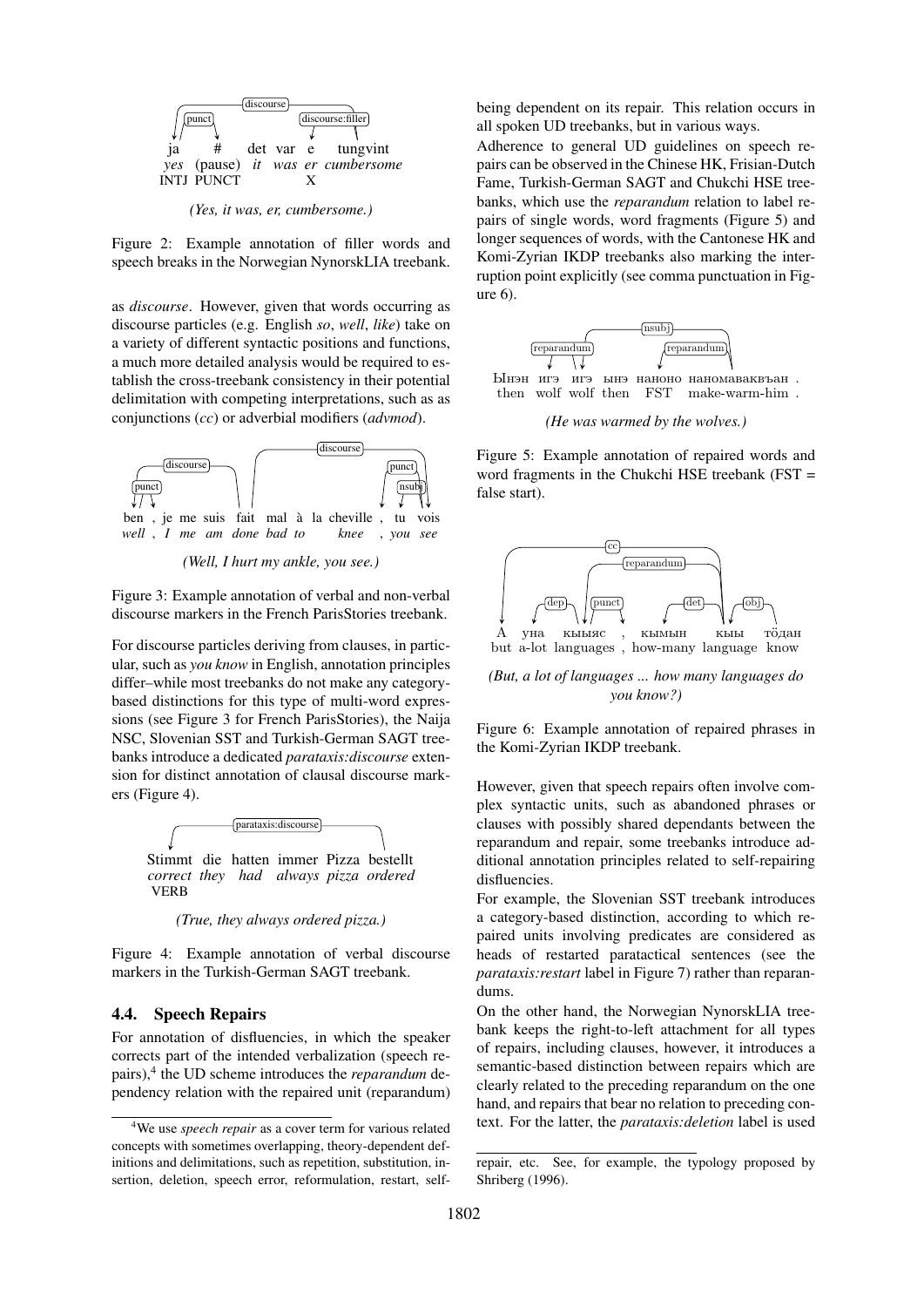

*(The image shows how they ... This man is sitting.)*

Figure 7: Example annotation of abandoned clauses in the Slovenian SST treebank.

(Figure 8). A similar distinction is made for incomplete Norwegian words, labeled as either *reparandum* if replaced with the same word or *discourse:filler* if replaced with a new word.



*(They drove, well, was the truck a lot and ...)*

Figure 8: Example annotation of deleted clauses in the Norwegian NynorskLIA treebank.

Finally, the SUD-derived treebanks for Beja, French and Naija adopt an opposite approach, in which the repair depends on the reparandum (left-to-right attachment), as illustrated in Figure 9. This solution contradicts the current UD guidelines on the treatment of repairs, and also makes the repaired trees more difficult to filter out.<sup>5</sup>



*(The girl didn't want to be ... marry him.)*

Figure 9: Example annotation of speech repairs in the Naija NSC treebank.

Although a much more detailed analysis could be performed on the treatment of speech repairs in individual treebanks, the brief comparison above suggests the need for more detailed guidelines pertaining to speech repairs in general and the *reparandum* relation in particular, especially when repaired or abandoned units involve incomplete syntactic trees. On the other hand, reformulations involving full words and phrases, open an equally challenging question of their delimitation on the spectrum from coordination to actual speech repairs (Kahane et al., 2021a).

#### 4.5. Other Constructions

In addition to the most prominent speech-related syntactic phenomena discussed above, some additional types of frequent constructions in speech have been discussed in documentation related to individual spoken language UD treebanks (see Section 2 for references), such as parenthetical clauses, asyndetic coordination, reported speech, ellipsis, general extenders, dislocated elements, and atypical word order. However, despite these phenomena being much more frequent in speech than in writing, they are not unique to spoken language alone. Most spoken language treebanks thus follow the general UD annotation guidelines on such constructions, without the need for new domain-specific solutions. The use of some extensions inspired by work on spoken language data, such as *parataxis:parenth* (Kahane et al., 2021a), *parataxis:dislocated* (Caron et al., 2019) and *conj:extend* (Dobrovoljc and Nivre, 2016), thus remains limited to individual treebanks only.

#### 5. Recommendations

A comparative overview of spoken language UD treebanks presented above shows the treebanks differ considerably with respect to the inventory and the format of transcribed phenomena (Section 3), and the principles adopted in their morphosyntactic annotation (Section 4). Although this is partially understandable in view of the diverse original resources the treebanks derive from, there is also room for further homogenization, especially given the fact that most speech-related phenomena are not language-specific, but universal to human communication in general.

Given the current heterogeneity of spoken language treebanks in UD, further community-driven discussions should be encouraged before any definitive solutions are proposed. Nevertheless, some preliminary recommendations for future treebank consolidation could also be given based on the observations reported in this analysis.

#### 5.1. Consolidating Speech Transcriptions

To enable and support various kinds of potential explorations of spoken language data in UD, adding rich metadata information to the treebanks should be encouraged, especially in view of the fact that a wide variety of metadata is typically already available in the original spoken corpora from which the treebanks derive.

Kahane et al. (2021a) propose a good starting point for encoding information on the speakers, the sound file

 $5$ As with other types of disfluencies, such as discourse particles and fillers, there is a general preference for considering such constructions as terminal nodes in the tree, which also allows their straightforward removal, if necessary.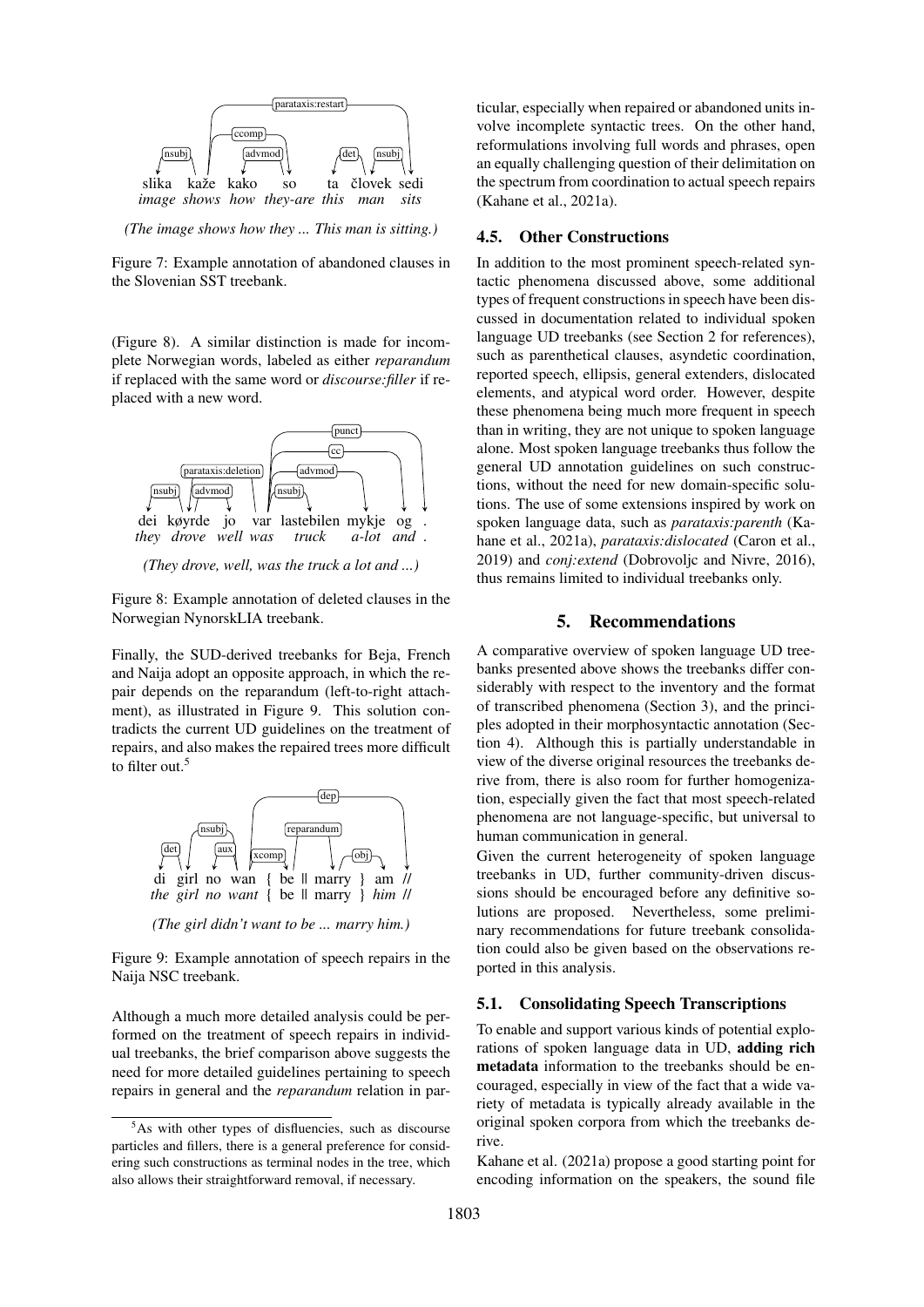and its alignment with the text (including speaker overlap). For other types of typical speech-related metadata, such as information on the sentence- and tokenlevel language variety, or the different types of transcriptions available, we recommend following the existing solutions in the individual treebanks that use them (Section 3.1) until standardized encoding is proposed.

In terms of the textual representation of speech, existing spoken language treebanks in UD show a preference for faithful transcription of all speaker-uttered phenomena (including fillers, incomplete words and false starts in general), which are mostly transcribed in lowercase spelling and follow the standard orthography where applicable.

In line with the UD approach to segmentation in general, the theory-dependent segmentation of speech should remain at the discretion of treebank developers, however, a more detailed sentence segmentation documentation should be encouraged. On the other hand, there is room for treebank consolidation with respect to the treatment of punctuation, with most treebanks under investigation including punctuation both in sentence-medial and sentence-final positions.

However, in contrast to Kahane et al. (2021a) who propose treebank-specific symbols for punctuation and boundary marking, our analysis shows there is a general preference for the common, written-like punctuation symbols, such as commas, full stops, question and exclamation marks, with the exception of speech break markers, for which various solutions have been proposed (Section 3.4). Naturally, treebank- and theoryspecific markup can always be preserved as part of the MISC CONLL-U column.

#### 5.2. Consolidating UD Annotations

In terms of annotations, the treebanks already display a relatively high degree of convergence in labeling speech-specific closed-class phenomena, such as punctuation marks (*PUNCT* + *punct*) and filled pauses (*INTJ* + *discourse*), with preference for core labels over extensions. For discourse particles in particular, our analysis confirms the previously suggested unnecessary distinction between clausal and other discourse markers (Kahane et al., 2021a), as most treebanks opt to label both as *discourse*.

Nevertheless, further analysis is needed to establish the level of head-attachment consistency both within and across treebanks for these particular relations, given their loose-joining syntactic nature on the one hand and their ubiquitous sentence distribution on the other. In general, the *punct* and *discourse* attachment should follow the general UD principles on attaching these nodes to the highest possible node preserving projectivity and preventing the nodes to have any dependents.

Perhaps most strikingly, our results show the need for further discussions on the under-specified *reparandum* relation and the dependency-based formalization

of speech repairs in general, as existing UD treebanks adopt inconsistent and often conflicting annotations of this frequent phenomenon in speech. Contrary to Kahane et al. (2021a), we argue for the original **right-to**left *reparandum* attachment principle, which has also been adopted by most of the treebanks under investigation, according to which the repaired unit is considered the dependent of the repair that follows it.

Nonetheless, there is less agreement on what types of false starts should actually be considered as *reparandum* on the spectrum from incomplete word fragments to incomplete sentences. Rather than proposing a definitive solution, we therefore encourage further theory- and data-driven discussions on the issue with the goal of proposing systematic and exhaustive UD guidelines pertaining to speech repairs and disfluencies in general.

For the prominent spoken language phenomena which are not unique to speech alone, however, our analysis shows that adhering to the universal annotation guidelines should be encouraged before any domainspecific solutions are proposed.

## 6. Conclusion

This paper presented a comparative overview of spoken language treebanks adopting the Universal Dependencies annotation scheme, which shows the treebanks differ with respect to the principles adopted in spoken language transcription and morphosyntactic annotation. Although the established differences do not constrain future exploitation of this data, they should be taken into account when cross-treebank analyses are performed.

In parallel, our findings also highlight the need for further cross-treebank harmonization. This seems an easily achievable goal for transcription and annotation principles on which most treebank developers agree (but with differing formal implementations), such as those pertaining to metadata formalization, speech transcription and closed-class phenomena annotation.

On the other hand, the more compelling discrepancies, such as the inconsistent dependency annotation of speech repairs, showcase the need for further development of UD annotation guidelines in general, where important insights on speech-related phenomena could also be gained from communities with longer tradition in spoken language annotation (MacWhinney, 2014; Marcus et al., 1993).

We hope the overview presented in this paper presents a helpful reference point for such endeavours, and facilitates research on existing and emerging spoken language treebanks adopting the UD annotation scheme.

## 7. Acknowledgements

The work described in this paper was supported by the research program "Language Resources and Technologies for Slovene" (P6-0411) funded by the Slovene Research Agency. A special thanks goes to Lilja Øvrelid,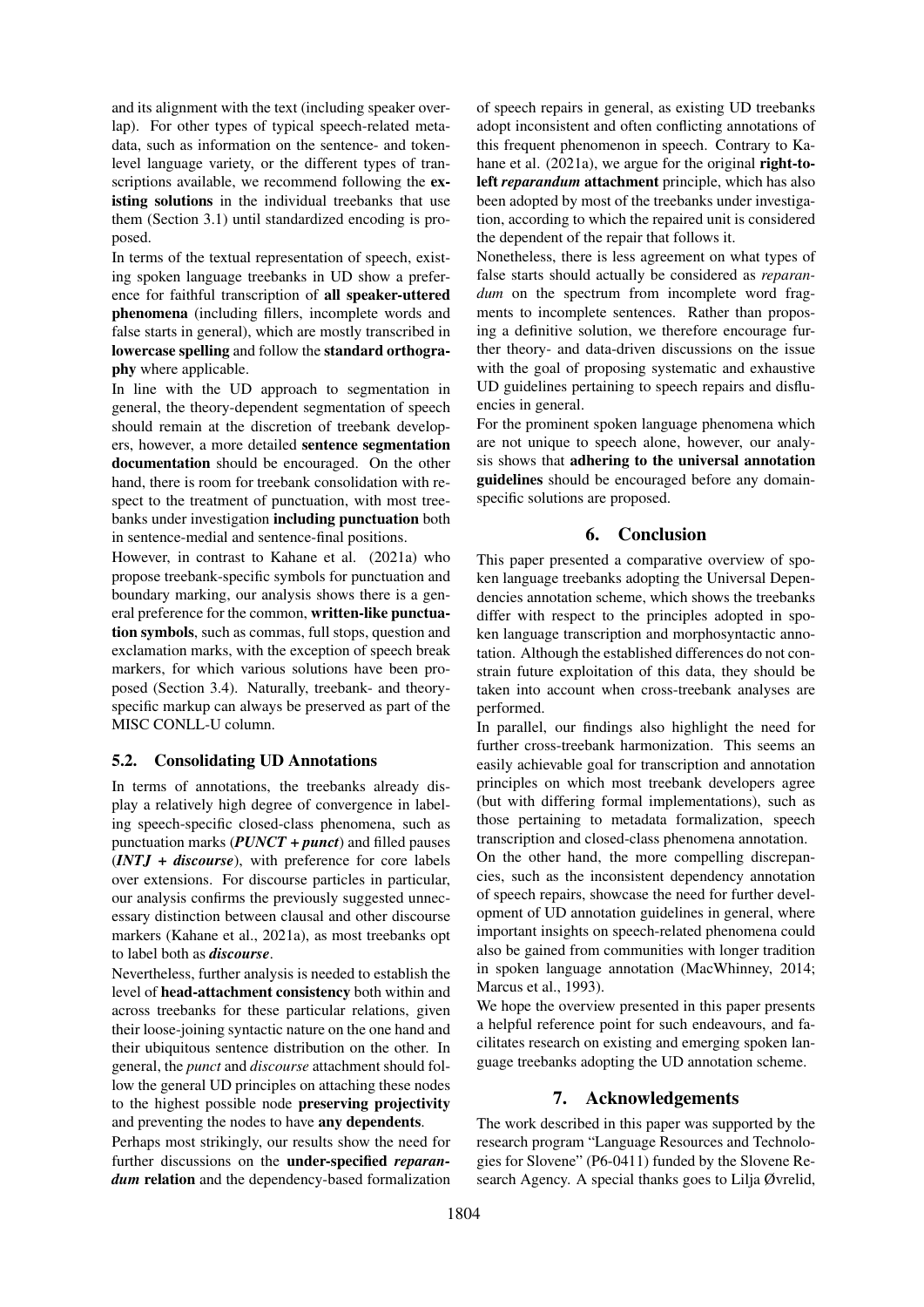Francis M. Tyers and Niko Partanen who provided the English translations for the Norwegian, Chukchi and Komi examples, respectively.

## 8. Bibliographical References

- Biber, D., Johansson, S., Leech, G., Conrad, S., and Finegan, E. (2010). The Longman Grammar of Spoken and Written English. De Gruyter Mouton.
- Braggaar, A. and van der Goot, R. (2021). Challenges in annotating and parsing spoken, code-switched, Frisian-Dutch data. In *Proceedings of the Second Workshop on Domain Adaptation for NLP*, pages 50–58, Kyiv, Ukraine, April. Association for Computational Linguistics.
- Caines, A., McCarthy, M., and Buttery, P. (2017). Parsing transcripts of speech. In *Proceedings of the Workshop on Speech-Centric Natural Language Processing*, pages 27–36. Association for Computational Linguistics.
- Caron, B., Courtin, M., Gerdes, K., and Kahane, S. (2019). A surface-syntactic UD treebank for Naija. In *Proceedings of the 18th International Workshop on Treebanks and Linguistic Theories (TLT, SyntaxFest 2019)*, pages 13–24, Paris, France, August. Association for Computational Linguistics.
- Carter, R. and McCarthy, M. (2015). Spoken grammar: Where are we and where are we going? *Applied Linguistics*, 38(1):1–20, 01.
- Davidson, S., Yu, D., and Yu, Z. (2019). Dependency parsing for spoken dialog systems. In *Proceedings of the 2019 Conference on Empirical Methods in Natural Language Processing and the 9th International Joint Conference on Natural Language Processing (EMNLP-IJCNLP)*, pages 1513–1519, Hong Kong, China, November. Association for Computational Linguistics.
- de Marneffe, M. C., Manning, C. D., Nivre, J., and Zeman, D. (2021). Universal Dependencies. *Computational Linguistics*, 47(2):255–308.
- Degand, L. and Simon, A. C. (2009). On identifying basic discourse units in speech: theoretical and empirical issues. *Discours*, 4.
- Dittmar, N. (2012). Transcription. *The Encyclopedia of Applied Linguistics*.
- Dobrovoljc, K. and Martinc, M. (2018). Er ... well, it matters, right? On the role of data representations in spoken language dependency parsing. In *Proceedings of the Second Workshop on Universal Dependencies (UDW 2018)*, pages 37–46, Brussels, Belgium, November. Association for Computational Linguistics.
- Dobrovoljc, K. and Nivre, J. (2016). The Universal Dependencies treebank of spoken Slovenian. In *Proceedings of the Tenth International Conference on Language Resources and Evaluation (LREC'16)*, pages 1566–1573, Portorož, Slovenia, May. European Language Resources Association (ELRA).
- Gerdes, K., Guillaume, B., Kahane, S., and Perrier, G. (2018). SUD or surface-syntactic Universal Dependencies: An annotation scheme near-isomorphic to UD. In *Proceedings of the Second Workshop on Universal Dependencies (UDW 2018)*, pages 66–74, Brussels, Belgium, November. Association for Computational Linguistics.
- Hinrichs, E. W., Bartels, J., Kawata, Y., Kordoni, V., and Telljohann, H. (2000). The Tübingen treebanks for spoken German, English, and Japanese. In Wolfgang Wahlster, editor, *Verbmobil: Foundations of Speech-to-Speech Translation*, Artificial Intelligence, pages 550–574. Springer Berlin Heidelberg.
- Kahane, S., Caron, B., Strickland, E., and Gerdes, K. (2021a). Annotation guidelines of UD and SUD treebanks for spoken corpora: A proposal. In *Proceedings of the 20th International Workshop on Treebanks and Linguistic Theories (TLT, Syntaxfest 2021)*, pages 35–47. Association for Computational Linguistics.
- Kahane, S., Vanhove, M., Ziane, R., and Guillaume, B. (2021b). A morph-based and a word-based treebank for Beja. In *Proceedings of the 20th International Workshop on Treebanks and Linguistic Theories (TLT, Syntaxfest 2021)*, pages 48–60. Association for Computational Linguistics.
- Leung, H., Poiret, R., Wong, T.-s., Chen, X., Gerdes, K., and Lee, J. (2016). Developing Universal Dependencies for Mandarin Chinese. In *Proceedings of the 12th Workshop on Asian Language Resources (ALR12)*, pages 20–29, Osaka, Japan, December. The COLING 2016 Organizing Committee.
- Liu, Z. and Prud'hommeaux, E. (2021). Dependency parsing evaluation for low-resource spontaneous speech. In *Proceedings of the Second Workshop on Domain Adaptation for NLP*, pages 156– 165, Kyiv, Ukraine, April. Association for Computational Linguistics.
- Liu, P., Ning, Y., Wu, K. K., Li, K., and Meng, H. (2021). Open intent discovery through unsupervised semantic clustering and dependency parsing.
- MacWhinney, B. (2014). *The Childes Project*. Psychology Press, January.
- Marcus, M. P., Marcinkiewicz, M. A., and Santorini, B. (1993). Building a large annotated corpus of English: The Penn Treebank. *Computational Linguistics*, 19(2):313–330.
- Øvrelid, L., Kåsen, A., Hagen, K., Nøklestad, A., Solberg, P. E., and Johannessen, J. B. (2018). The LIA treebank of spoken Norwegian dialects. In *Proceedings of the Eleventh International Conference on Language Resources and Evaluation (LREC 2018)*, pages 4482–4488, Miyazaki, Japan, May. European Language Resources Association (ELRA).
- Partanen, N., Blokland, R., Lim, K., Poibeau, T., and Rießler, M. (2018). The first Komi-Zyrian Universal Dependencies treebanks. In *Proceedings of*